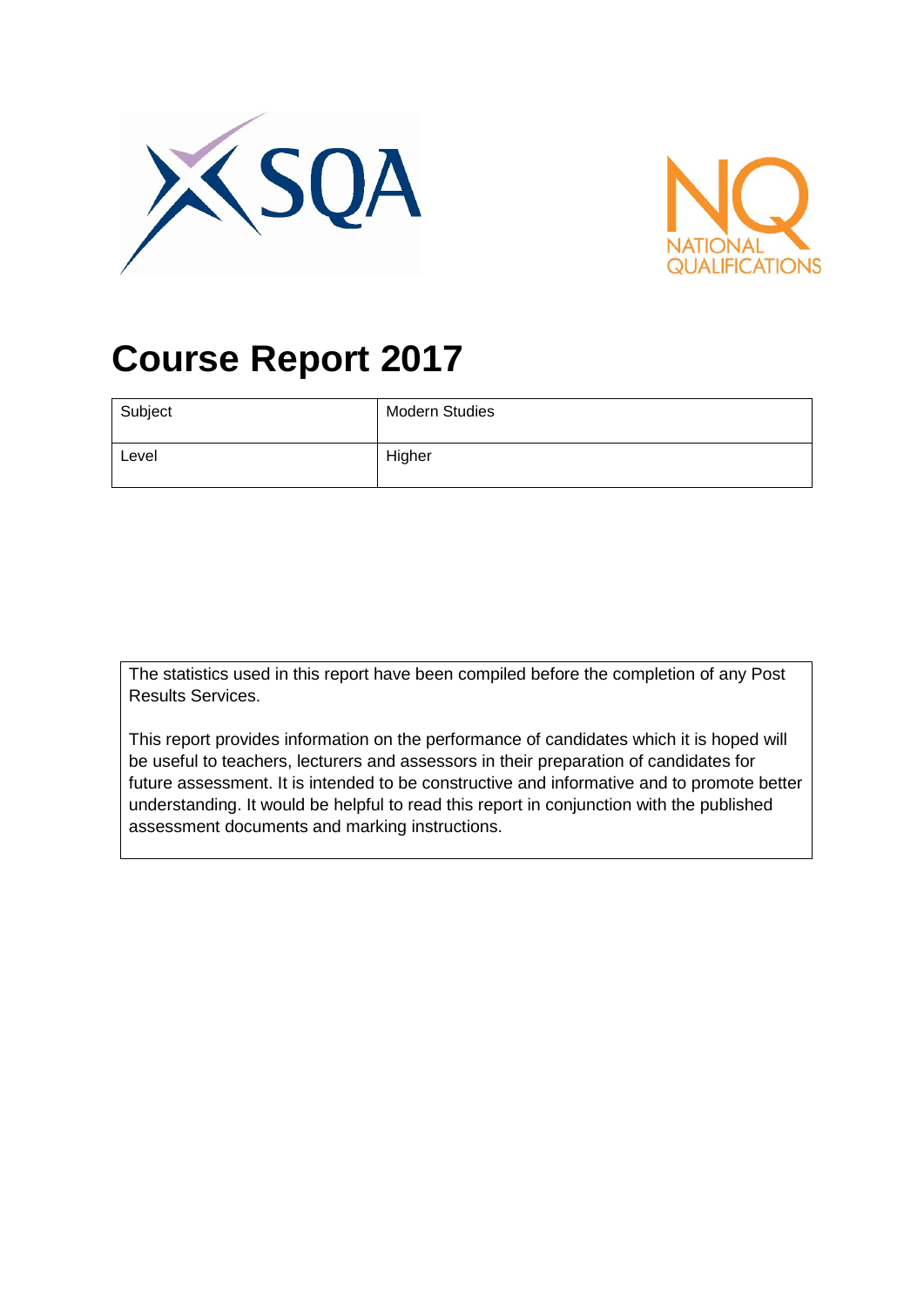# **Section 1: Comments on the assessment**

### **Summary of the course assessment**

#### **Component 1: question paper**

The question paper for Higher Modern Studies lasts for 135 minutes and has a total of 60 marks. This is two thirds of the total mark for the course assessment.

The question paper contains a mixture of essay style and source-based questions. These are spread across three units providing choice for candidates.

The most commonly completed options were: Section 1 Question 1(a), Section 2 Question 3(a), and Section 3 Question 4(a).

The two source questions, which all candidates must complete, appeared in Sections 1 and 3.

The question paper as a whole performed satisfactorily.

#### **Component 2: assignment**

The assignment has a total of 30 marks (one third of the course assessment's total).

Candidates are required to carry out individual research and write a report under controlled conditions with the help of two A4 pages of specified resources. The controlled 'write-up' should last 90 minutes.

Overall, candidates performed well in the assignment, demonstrating knowledge and analysis of sophisticated social, economic and political issues.

# **Section 2: Comments on candidate performance**

#### **Areas in which candidates performed well**

#### **Component 1: question paper**

#### **Question 1(b)**

Many candidates showed a good grasp of the ways in which either the UK Parliament or the Scottish Parliament can hold their respective governments to account. Answers often considered Prime Minister's/First Minister's questions, committee structures and procedures, debates, private members' bills etc. Many candidates successfully discussed the limitations of such factors. A small number of candidates successfully included elements of both the UK and Scottish parliamentary systems in their answer. The House of Lords was often included, showing a high level of understanding.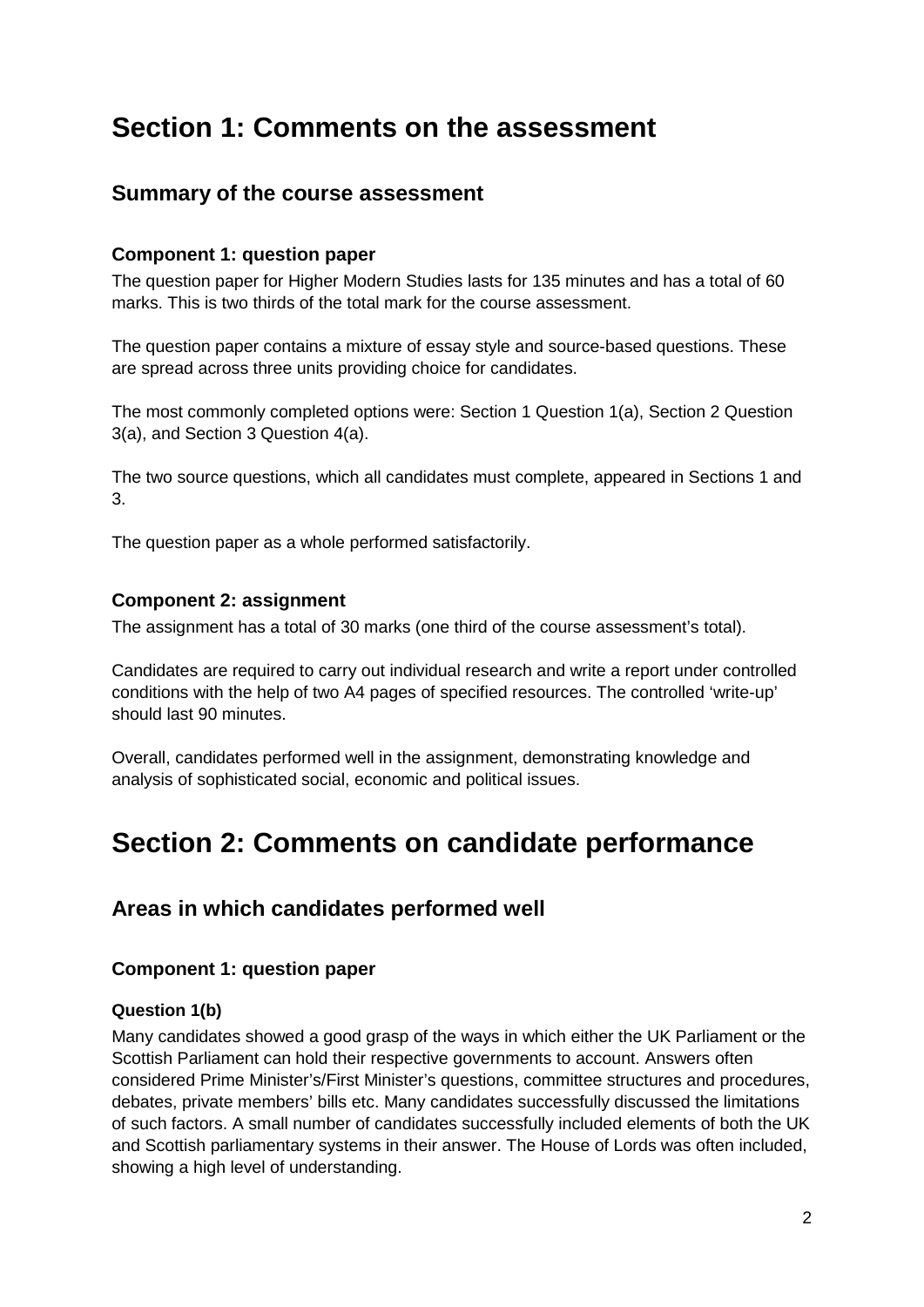#### **Question 2**

This question proved accessible for the vast majority of candidates. Many came to the conclusion that those living in poverty were more likely to vote 'YES' in the referendum, and supported this with appropriate evidence from the sources. Many candidates also came to the conclusion that older voters were more likely to vote 'NO', again using evidence from the sources to justify this. The three sources were of an appropriate standard and few candidates misinterpreted the statistics.

#### **Question 3(b)**

Overall, candidates seemed well prepared for this question. Detailed knowledge and understanding of a wide range of policies was displayed. The open nature of the question allowed candidates to focus on one or more of the following: health policies, welfare policies, housing policies and education policies. In many cases candidates were able to provide UK-wide examples, as well as specific Scottish examples in their responses.

#### **Question 3(d)**

Although this question was completed by a very small number of candidates, they did tend to demonstrate appropriate knowledge of the problems facing the prison service which make the aim of rehabilitating offenders difficult, eg overcrowding, short sentences, staff shortages etc. Rehabilitation formed the focus of many answers, with few discussing punishment or the protection of the public.

#### **Question 4(d)**

Candidates showed good up-to-date knowledge of their world issue and most were able to focus their analysis on 'countries and their governments' as required by the question. Some answers were very descriptive but did manage to achieve the eight marks available for knowledge and understanding. Under-development in Africa and international terrorism remain the most frequently covered world issues.

#### **Question 5**

The vast majority of candidates managed to provide appropriate source evidence to both support and oppose the view in the question. Most candidates successfully selected information that referred directly to the growing 'political' influence of women rather than their influence in the social and economic spheres of Saudi society.

#### **Component 2: assignment**

There was continued improvement in candidates' demonstration of knowledge surrounding their issue/topic and the alternatives being considered. The inclusion of an 'Introduction' or 'Background to the Issue' section is now very common, and this allowed many candidates to achieve most, if not all, of the 'background and framing' marks very early in their report.

A DME structure was widely employed to very good effect. Distinct sections with specific, appropriate headings was used by most candidates, and the use of social science terminology and direct referencing of the research sheets has improved markedly.

A statement and justification of the candidate's decision is regularly included at the beginning of reports. Although this is not essential, it does allow a clear line of argument to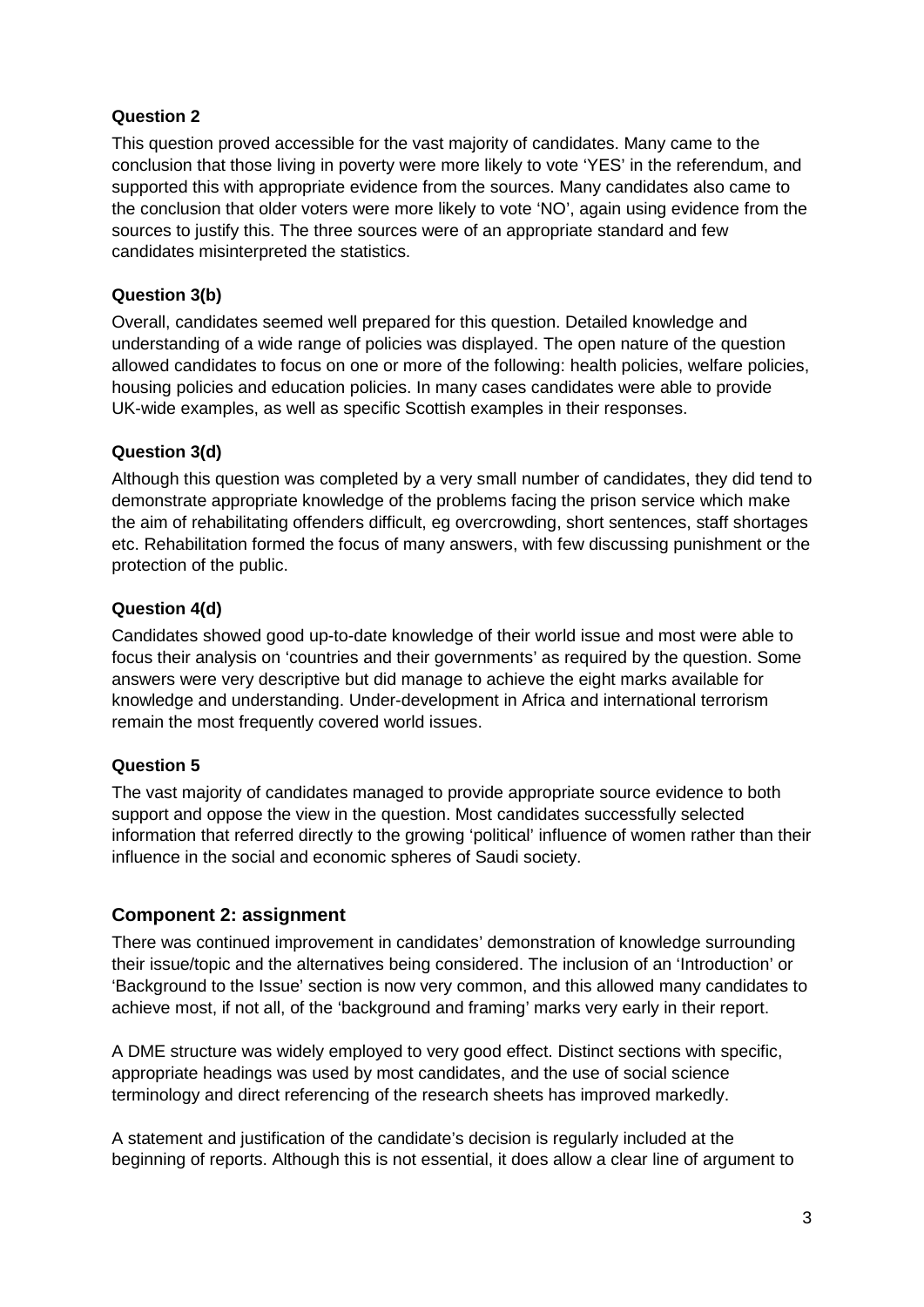be demonstrated. The most effective reports refer back to this decision in the main body of the report and reinforce it in the decision/conclusion section.

Fewer unsuitable topics were studied by candidates this year.

# **Areas which candidates found demanding**

#### **Component 1: question paper**

#### **Question 1(a)**

Many candidates showed very weak knowledge of their chosen electoral system. Often, very basic points were made which lacked expansion or explanation. Many candidates were confused about the names of certain systems and often had only a cursory knowledge of their operations. Examples were often confused, eg figures were given from the 2015 General Election to support a point made about Additional Member System (AMS) and the Scottish Parliament. Many candidates gave 'rote' style advantages and disadvantages answers without focusing on the specific demands of the question.

Many candidates failed to restrict their answer to an evaluation of one system and instead described/evaluated two or more systems in isolation. Candidates could only be credited for one system. (Using a second or third system as comparison/part of an evaluation, was credit-worthy).

In general, many candidates who attempted this question appeared to be poorly prepared.

#### **Question 3(a)**

A significant number of candidates referred only to poverty as a cause of ill-health, failing to consider other factors such as diet, exercise etc. Very few candidates made any mention of hereditary conditions or of the influence of gender or ethnicity. Some candidates 'flipped' the question and discussed how poor health can cause poverty.

Many responses were vague and generalised in nature and were lacking in any specific Modern Studies detail or up-to-date exemplification.

In general, many candidates who attempted this question appeared to be poorly prepared.

#### **Question 3(c)**

Answers to this question were often very simplistic in nature. Candidates were often able to identify alcohol, drug abuse, family influence, etc, as causes of criminal activity but were rarely able to justify these links with up-to-date, relevant statistical evidence. Reference to academic theories such as Strain Theory or to the ideas of specific researchers/writers such as Albert Cohen were very rare.

#### **Question 4(a)**

Responses were often generalised and inaccurate as well as exemplification often being out of date. A significant number of candidates analysed the effects of more than one socioeconomic issue on the people of their chosen world power, whereas the question clearly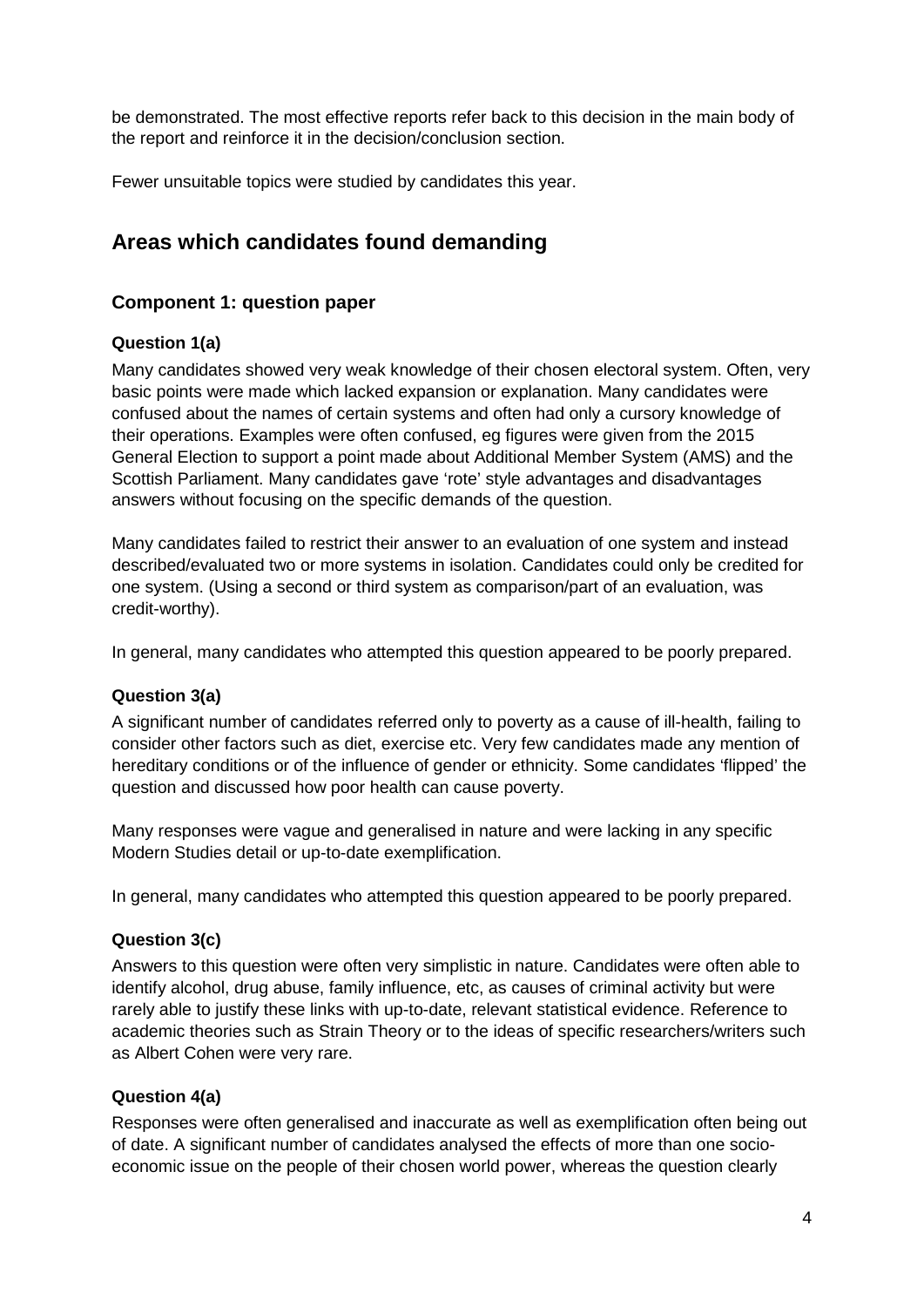stated that one issue should be considered. This led many candidates to waste time writing responses that could only be partly credited. The highest-attaining candidates in this question considered 'poverty' or 'inequality' as one broad socio-economic issue and analysed how this impacted on the population in terms of housing, education, incomes, crime, health etc.

#### **Question 4(b)**

Many candidates who answered on the USA attempted to turn this question to fit a preprepared answer on the powers of the US president. Overall, candidates focusing on the USA had little specific knowledge of the US political system and institutions. The knowledge and understanding displayed of elections, parties, pressure groups etc was often weak and simplistic.

Candidates who answered on China or South Africa tended to score more highly as they included more accurate knowledge of the political system and more appropriate, contemporary exemplification.

#### **Question 4(c)**

Although the majority of candidates displayed good descriptive knowledge of the issue they had studied, they gave little detail concerning the attempts to resolve the issue or the bodies involved in these attempts. Many answers became little more than descriptions of the seriousness of poverty in Africa or of international terrorism, ie the issue is so serious that it is difficult to resolve. The work of charities, governments, aid agencies, the UN or NATO etc was rarely mentioned.

#### **Component 2: assignment**

Although overall knowledge marks continued to improve, many candidates did not score highly when trying to support their analysis in the main body of their report. Many seemed to try very hard in the opening section to include information worthy of background and framing marks, but included little else after this.

Many candidates did not use their research sheets effectively. Many had included useful information but did not reference it or use it at all, instead writing from memory.

A significant minority of candidates included no actual information on their research sheets, preferring to only include URLs. This makes it extremely difficult for markers to award analysis/synthesis marks for source use, especially if the candidate made no actual reference to their sheets. This approach often disadvantaged candidates.

Many candidates did not provide enough detail on their sources, eg 'the BBC' or 'the Guardian'. Best practice would be to provide specific information such as the name of the journalist, title of the article and the date of its publication.

Some sheets had so much information in a very small font that these would have been of little use to candidates during their 'write-up'.

Outright copying of pre-prepared knowledge and analysis was rare, but many candidates included no sources on their research sheets. Instead they included a detailed plan with pre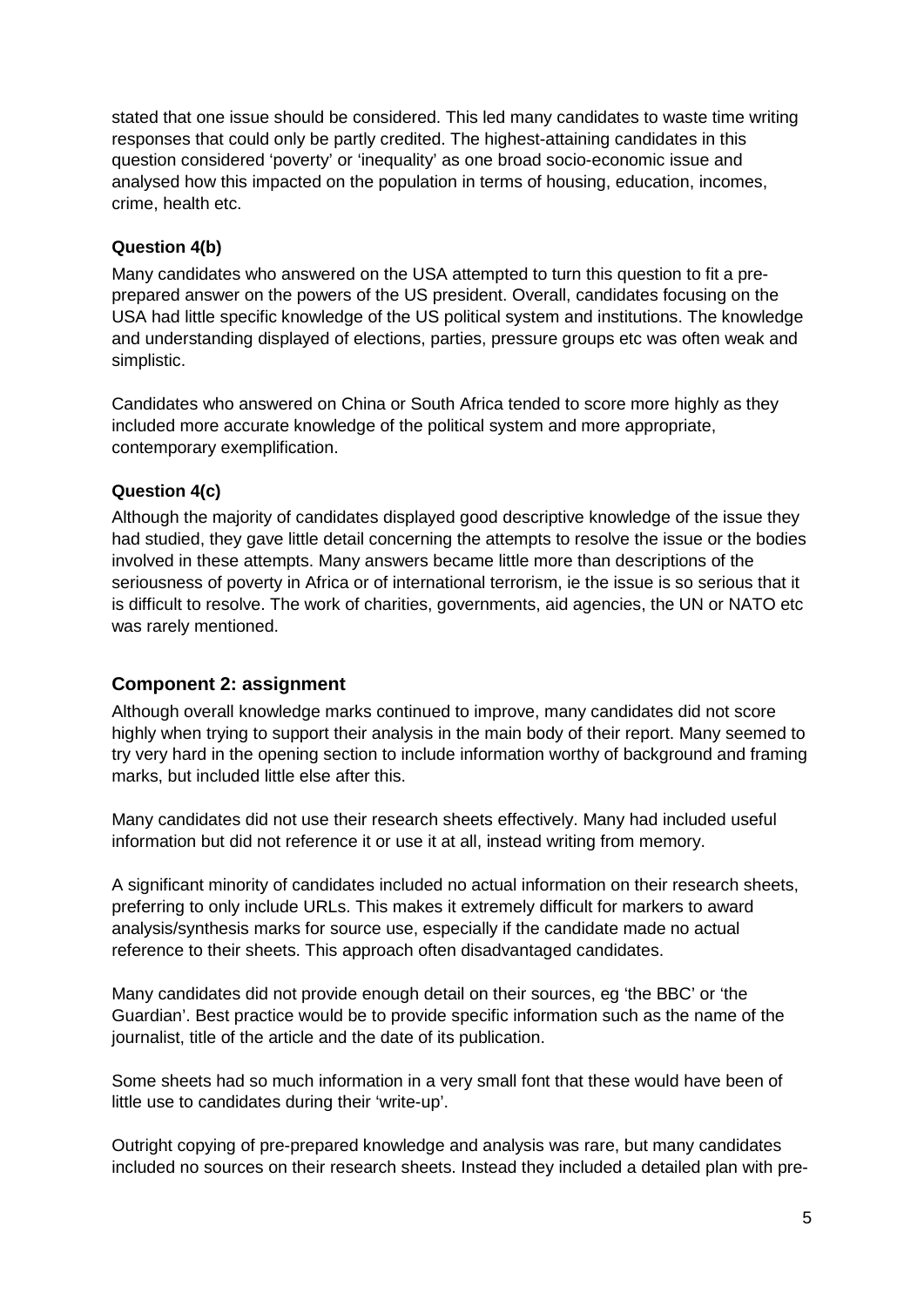prepared knowledge and analysis. In the most extreme cases several thousand words were included, which were joined together by the candidate during their write up, eg six partial sentences on why sixteen-year-olds should be allowed to vote were then joined to form a paragraph with only neutral language and punctuation added. Such responses will continue to attract little credit.

Although the vast majority of candidates did attempt to evaluate the reliability of their sources, a significant majority still missed this out. Many candidates provided only an extremely generalised response, referring to 'the internet' or 'newspapers' without specifically evaluating the websites or publications actually used. Some candidates evaluated sources which were not included on their research sheet, gaining no credit.

Many candidates failed to score beyond two marks in the decision/conclusion section as they failed to consider or evaluate the reasons why other options were rejected. Answers which only consider/evaluate the chosen option or course of action can only be awarded a maximum of two marks.

A small number of candidates completed assignments on topics that were not considered to be Modern Studies. Many of these appeared to be an attempt to reduce workload by individual pupils. Assignments which attempted to merge topics with RMPS, History, PE and English tended to gain few marks.

# **Section 3: Advice for the preparation of future candidates**

#### **Component 1: question paper**

Centres should continue to emphasise the importance of relevant, up-to-date exemplification in both 12- and 20-mark responses. While some flexibility can be shown during marking towards statistics that are slightly inaccurate, wildly inaccurate guesses can damage or invalidate an argument or piece of analysis. This 'inventive' approach to statistics, which was adopted by some candidates, should be discouraged.

Candidates should also be reminded that their responses need to fit the demands of the question. Centres should emphasise to candidates that 12-mark responses do not attract marks for structure and need not be as long and comprehensive as 20-mark responses.

Conclusions made by candidates in the conclusions source question should be developed and insightful. Candidates should be encouraged to go further than simply re-wording the bullet point in the question. The overall conclusion in this question should also be more than a re-worded summary of the answer given for the two bullet points. Although the same source evidence can obviously be used, the overall conclusion should provide an evaluative judgement.

Centres should also remind candidates that in the accuracy source question, they should provide an explanation when evaluating the reliability of the sources — 'the BBC is reliable as it is respected' is not enough to merit a mark at Higher level. Candidates cannot achieve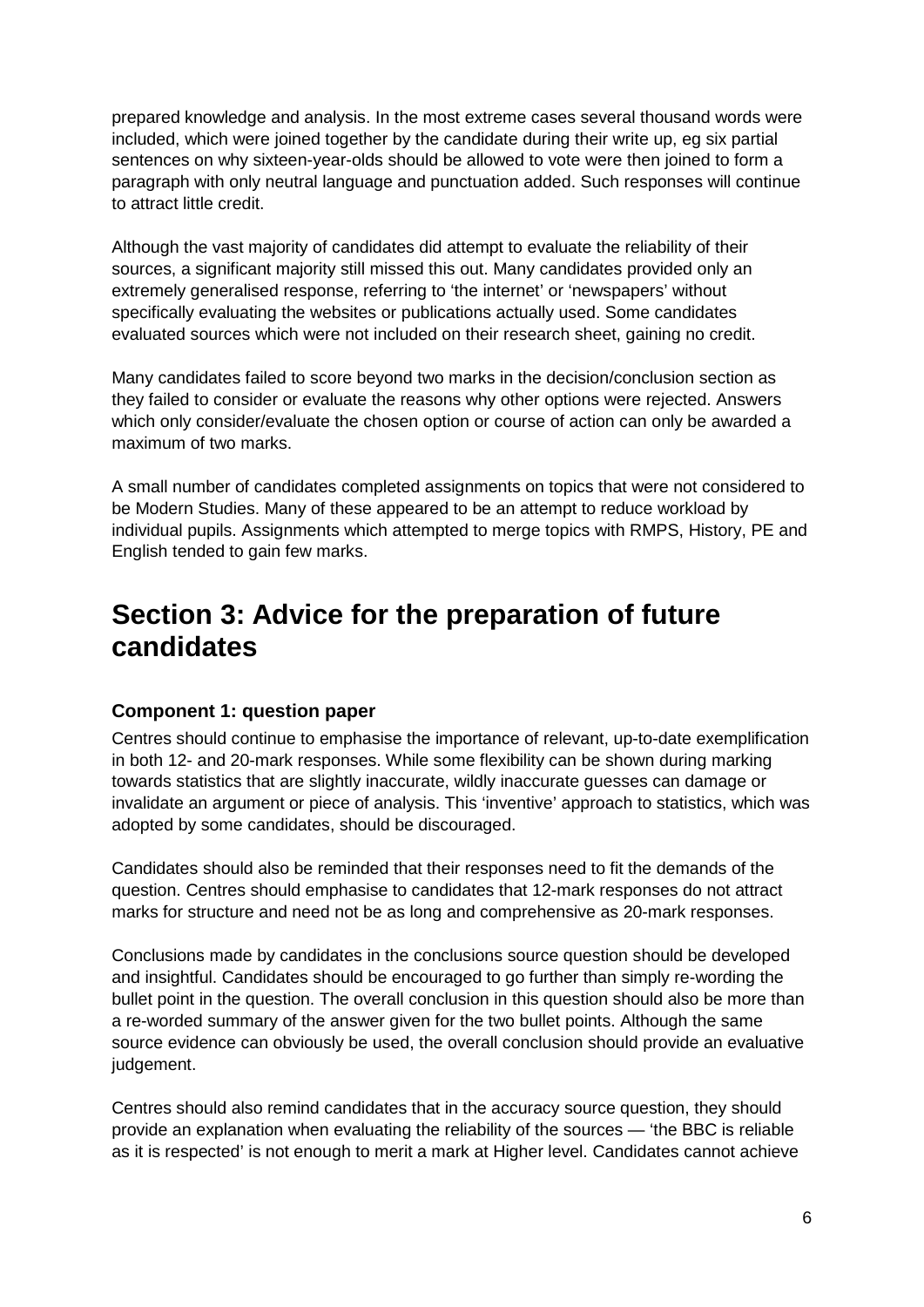more than six marks if they do not include an overall evaluation of the accuracy of the statement in their response.

#### **Component 2: assignment**

Centres should ensure that research sheets are actually of practical use to candidates during write-ups. Sources should be clearly attributed and points to be used as knowledge should not be included. Only including web addresses on research sheets can often disadvantage candidates and should be avoided. Detailed plans should not be included. Research sheets should include source materials which candidates can actually use in their analysis. Centres should remind candidates that they should make direct reference to their research sheets throughout their report.

Centres should remind candidates that knowledge marks can be gained throughout the report, and should encourage them to use knowledge (ie points not included on their research sheets) to support the analysis and synthesis of their research materials.

It should be stressed to candidates that their evaluation of the reliability of their sources must focus on sources which are included on their research sheets. Also, rather than making vague comments such as 'I used the Guardian and newspapers are often biased', the candidate should explain what type of bias the Guardian usually shows (ie left-leaning) or perhaps point to an example of this bias included in the Guardian article on their research sheets.

Centres should remind candidates that simply writing 'BK' in the margin or in the body of the text does not mean that a mark will be awarded. Some candidates have been wasting time by claiming marks for very general points. Knowledge marks will only be awarded for specific, accurate and relevant Modern Studies knowledge.

Centres are also urged to be cautious regarding candidates who wish to merge their assignment topic with that being studied in another subject. Topics such as abortion, the death penalty and euthanasia can contain appropriate content (such as human rights issues and the law) but are often weak, with much of the response more suitable to RMPS.

A number of assignments this year attempted to consider the legal implications of the Offensive Behaviour at Football and Threatening Communications (Scotland) Act. Such reports tended to be weak, focusing mainly on the intricacies of Scottish football rather than any credit-worthy analysis of the legislative process, human rights or pressure group activity. Centres are advised to discourage such topics.

Centres should ensure that they are fully aware of the guidelines regarding the write-up stage of the assignment.

Whilst it was pleasing to see that the conditions of assessment for coursework were adhered to in the majority of centres, there were a small number of examples where this may not have been the case. Following feedback from teachers, we have strengthened the conditions of assessment criteria for National 5 subjects and will do so for Higher and Advanced Higher. The criteria are published clearly on our website and in course materials and must be adhered to. SQA takes very seriously its obligation to ensure fairness and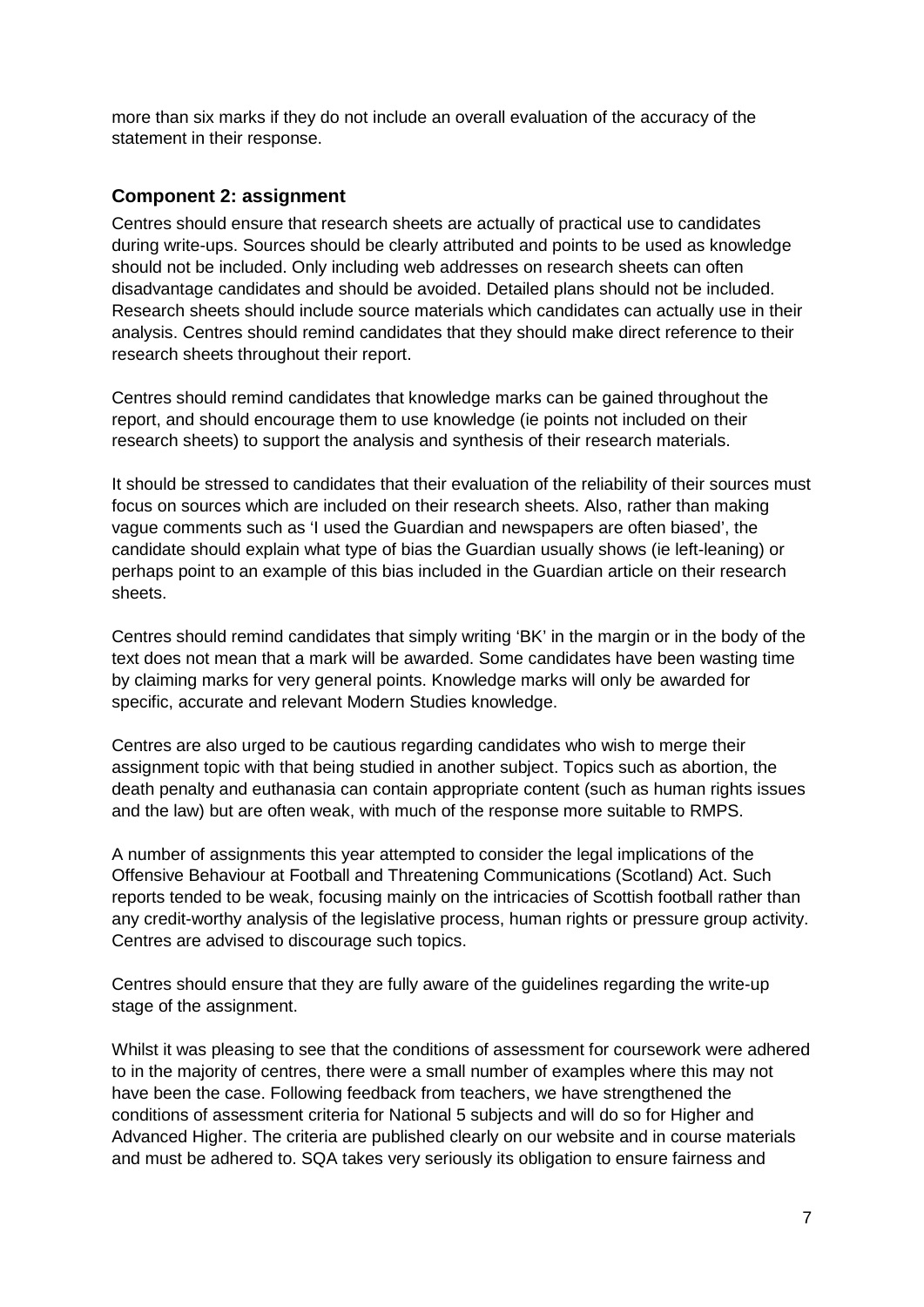equity for all candidates in all qualifications through consistent application of assessment conditions and investigates all cases alerted to us where conditions may not have been met.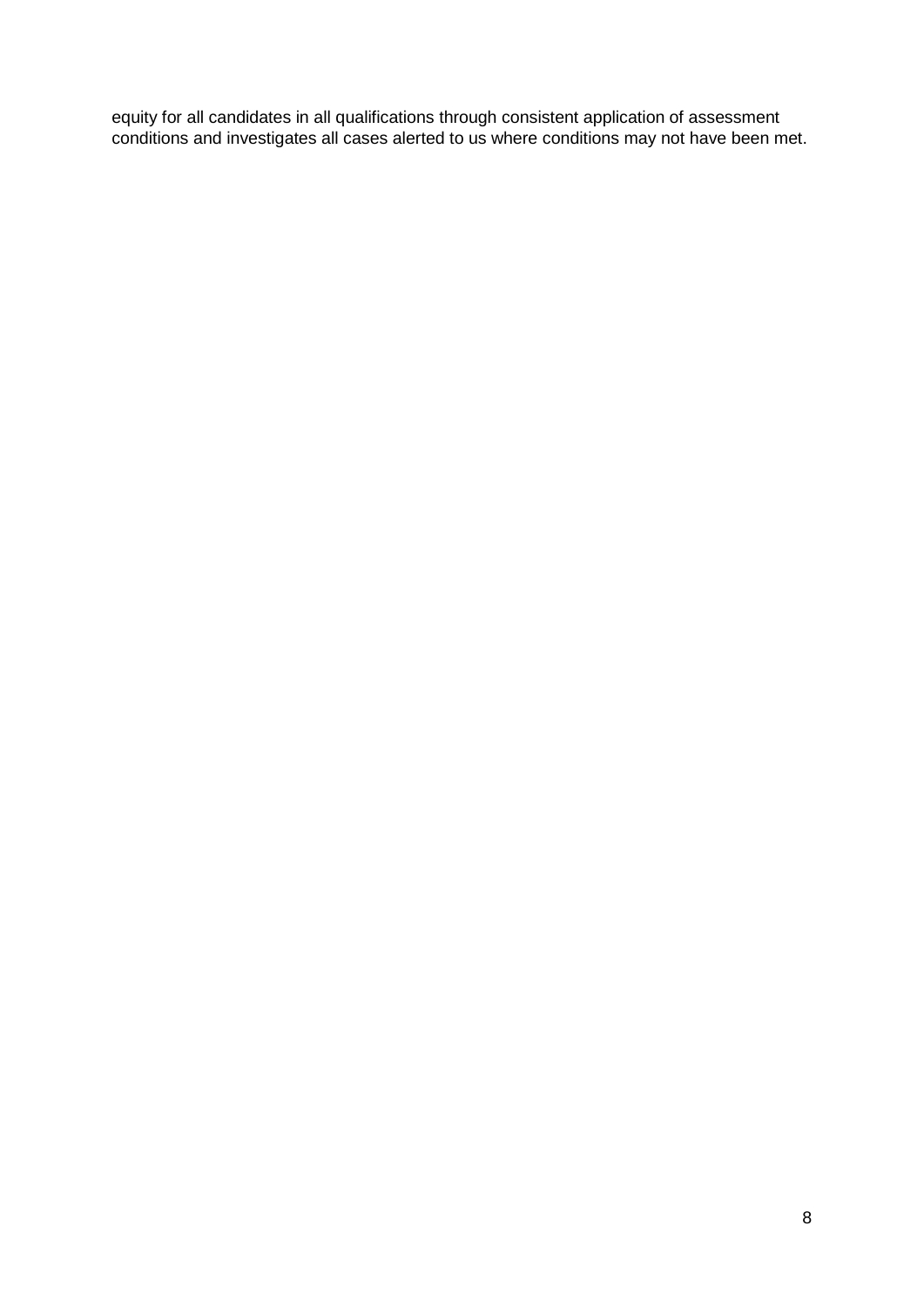# **Grade Boundary and Statistical information:**

## **Statistical information: update on courses**

| Number of resulted entries in 2016 | 9851 |
|------------------------------------|------|
|                                    |      |
| Number of resulted entries in 2017 | 9319 |

## **Statistical information: Performance of candidates**

### **Distribution of course awards including grade boundaries**

| Distribution of course<br>awards | $\%$  | <b>Cum. %</b>            | Number of candidates | Lowest<br>mark           |
|----------------------------------|-------|--------------------------|----------------------|--------------------------|
| Maximum Mark -                   |       |                          |                      |                          |
| A                                | 31.9% | 31.9%                    | 2974                 | 63                       |
| B                                | 22.0% | 53.9%                    | 2049                 | 54                       |
| $\mathsf{C}$                     | 20.4% | 74.3%                    | 1905                 | 45                       |
| D                                | 8.1%  | 82.5%                    | 758                  | 40                       |
| No award                         | 17.5% | $\overline{\phantom{a}}$ | 1633                 | $\overline{\phantom{0}}$ |
|                                  |       |                          |                      |                          |